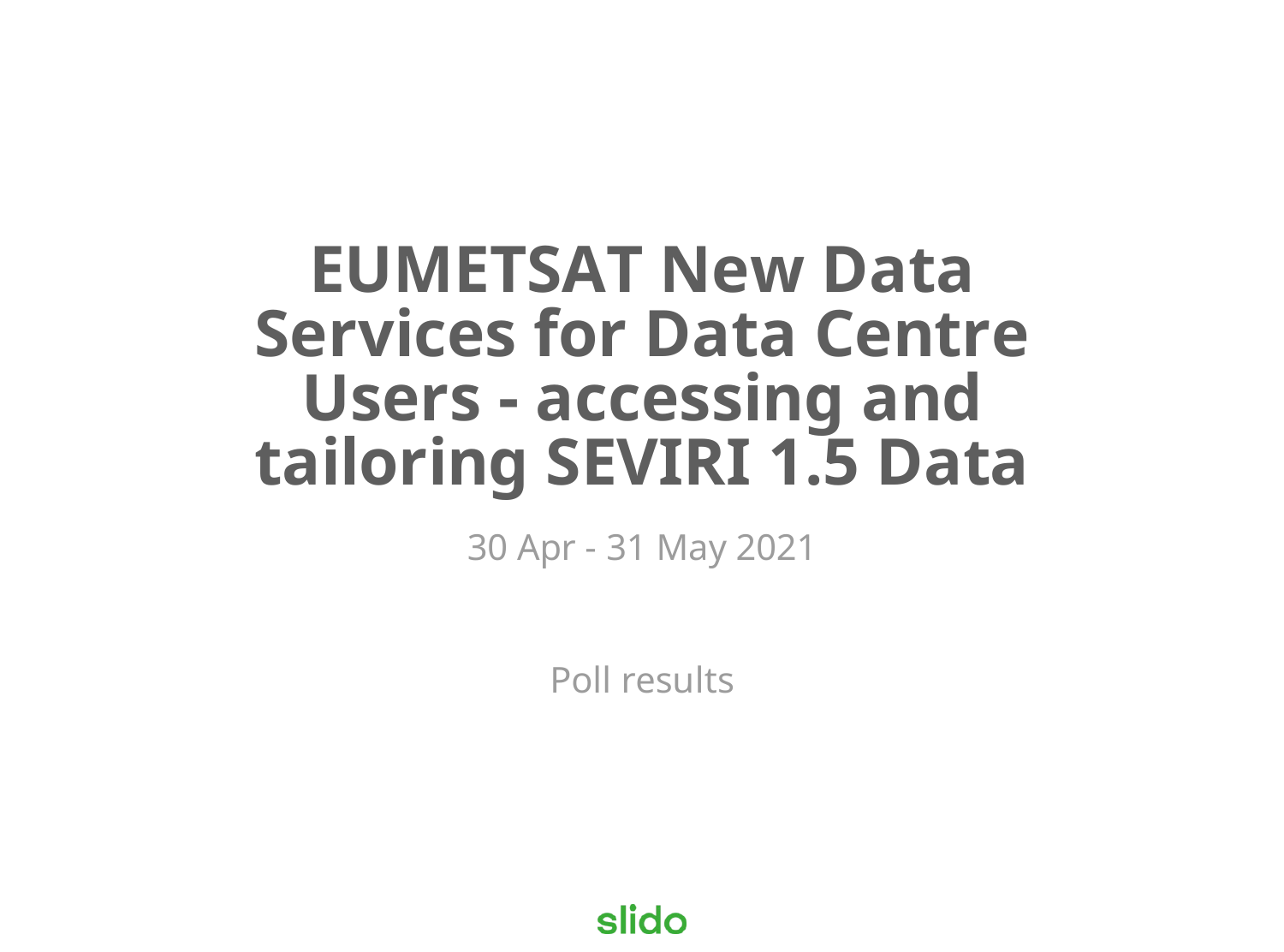#### **Table of contents**

• Simple survey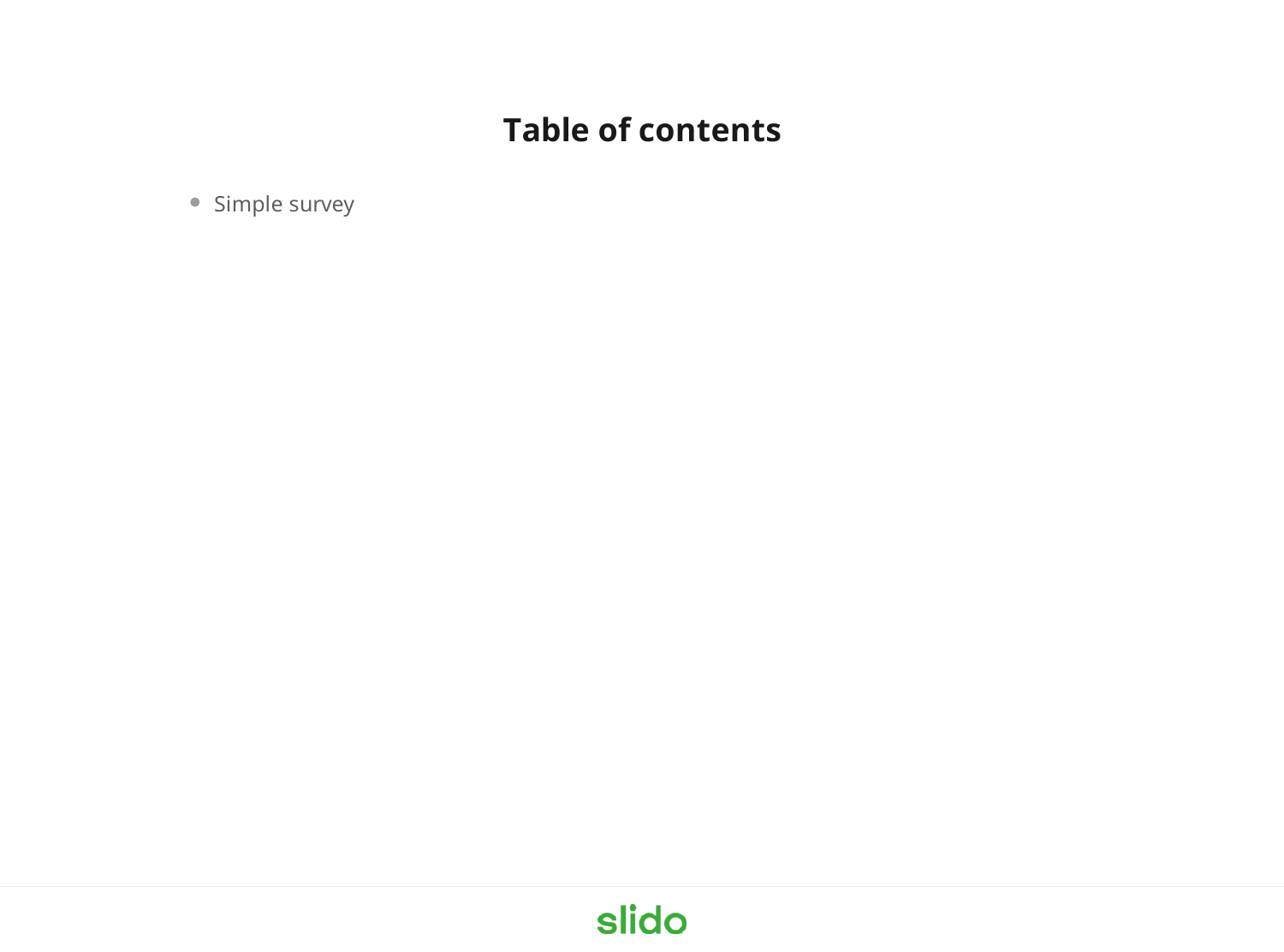**Multiple-choice poll (Multiple answers)**

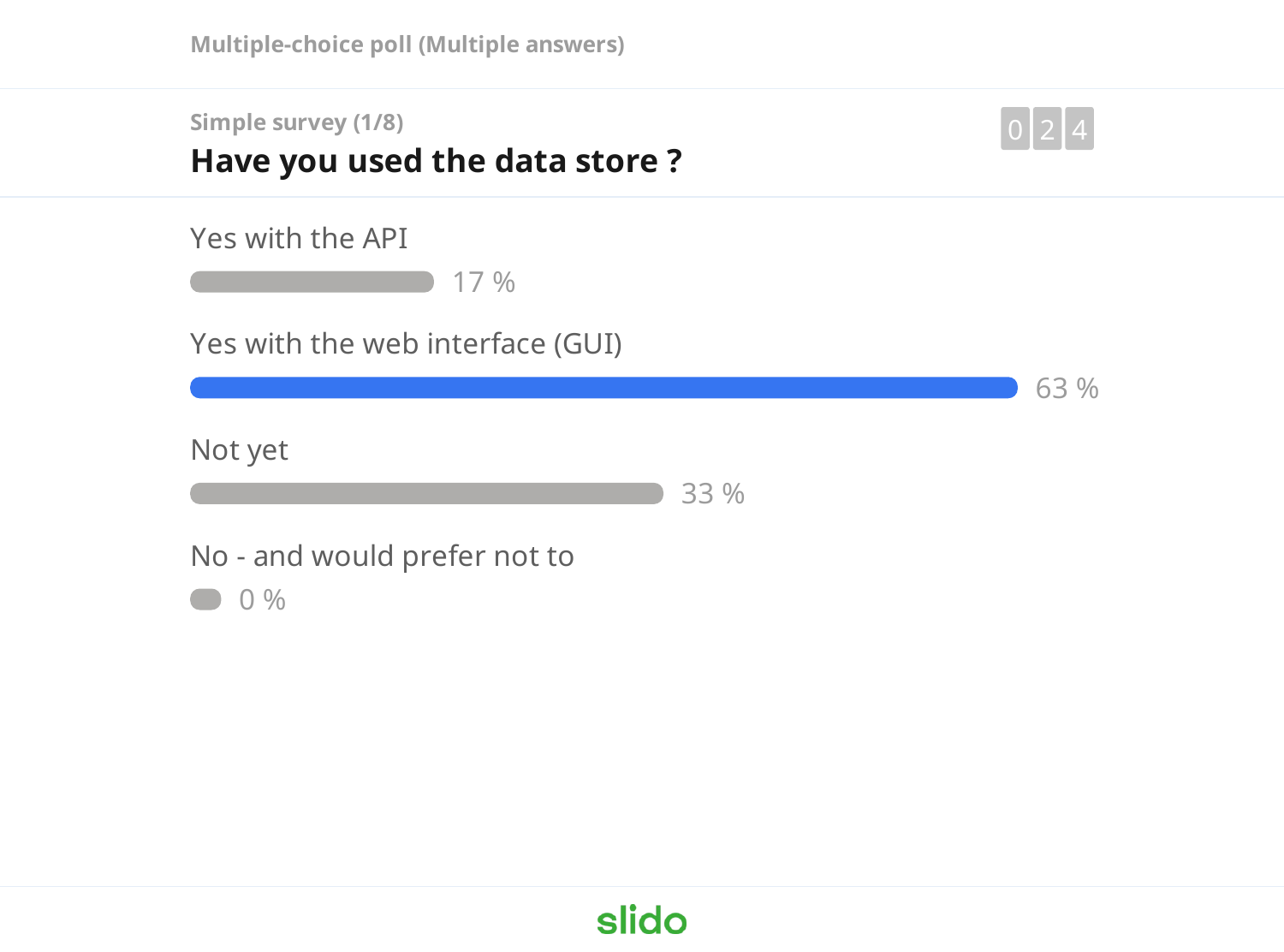| <b>Simple survey (2/8)</b>     |  |
|--------------------------------|--|
| Have you used the data tailor? |  |



74 %



0 %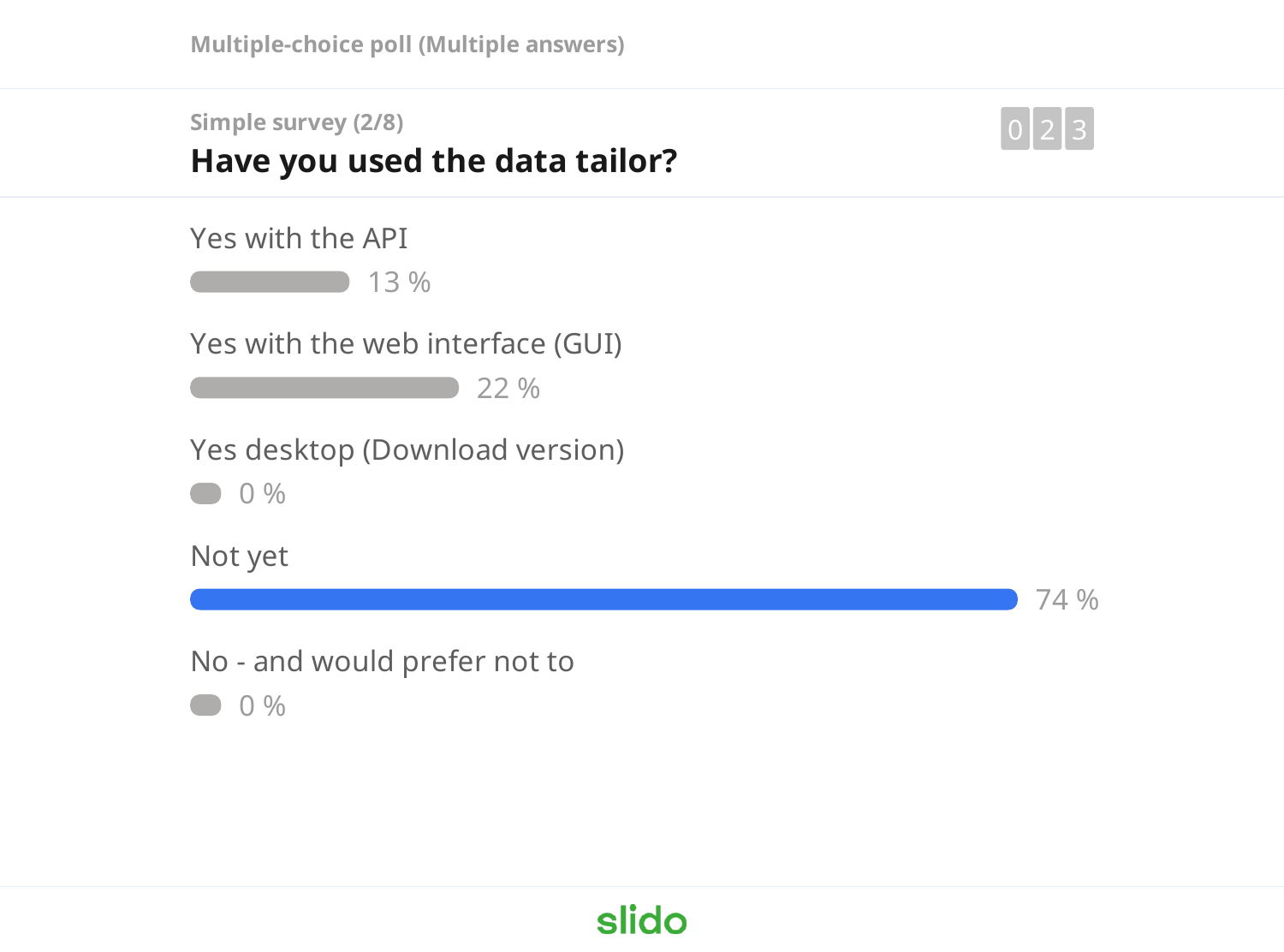**Multiple-choice poll**

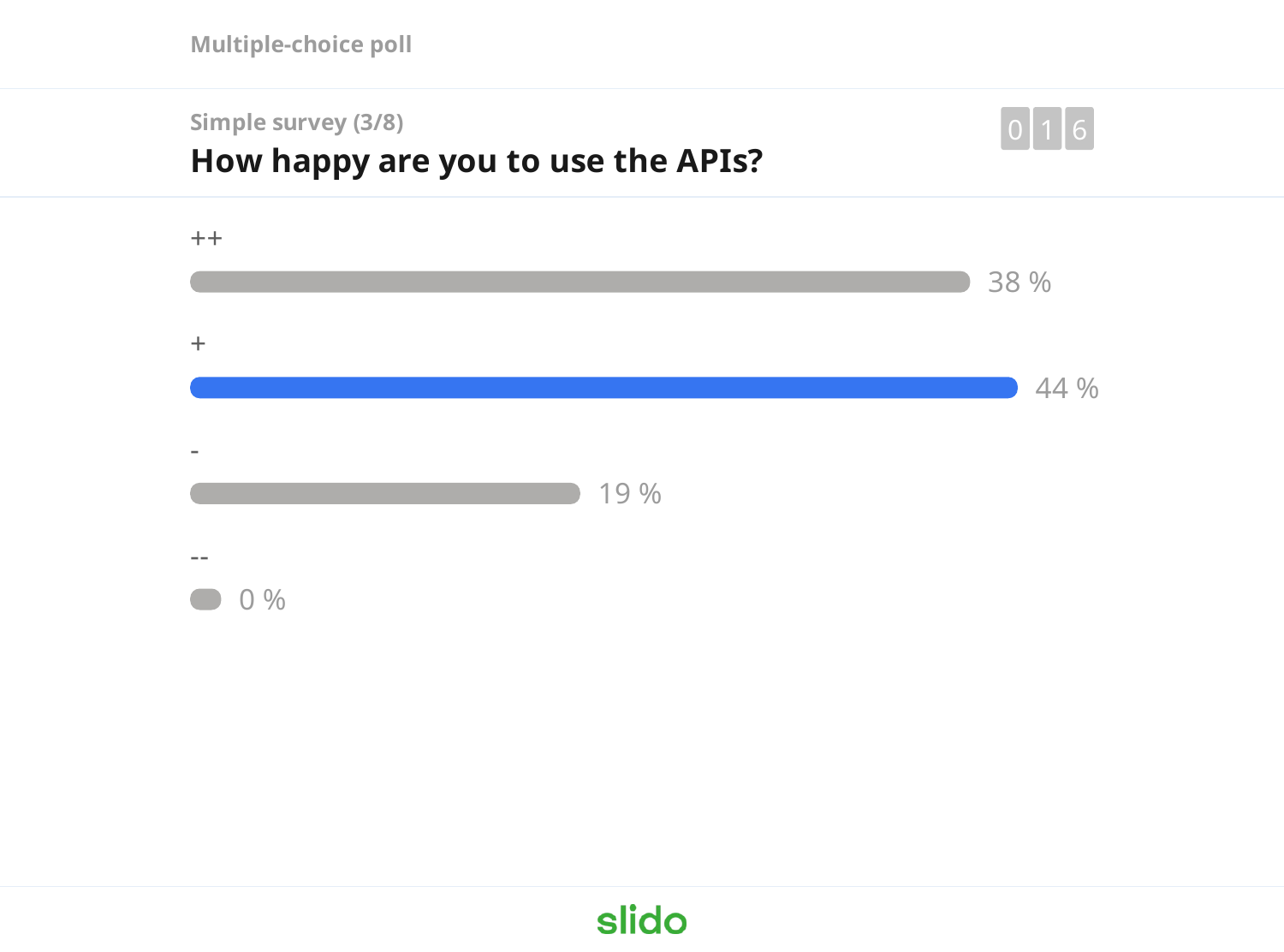#### **Simple survey (4/8)**



#### **What barriers are there for using the APIs?**

- timeliness of tailoring, can be very slow
- Ensure compatibility conda / python / OS
- I still haven't tried. They are powerful, but less user friendly with respect to web interface.
- Possible licensing schemes.
- APIs wouldnt help my current use of datastore
- Not all datasets available, cryptic errors (unexplained, often due to disk space), downloaded products differ from old site (why?)
- The (seemingly) lack of Himawari data.
- Lack of information
- I do not use that. I am not familiar with that.
- Connection reset issue
- Not try until now
- Better change the main form of the interface and shorten some commands
- none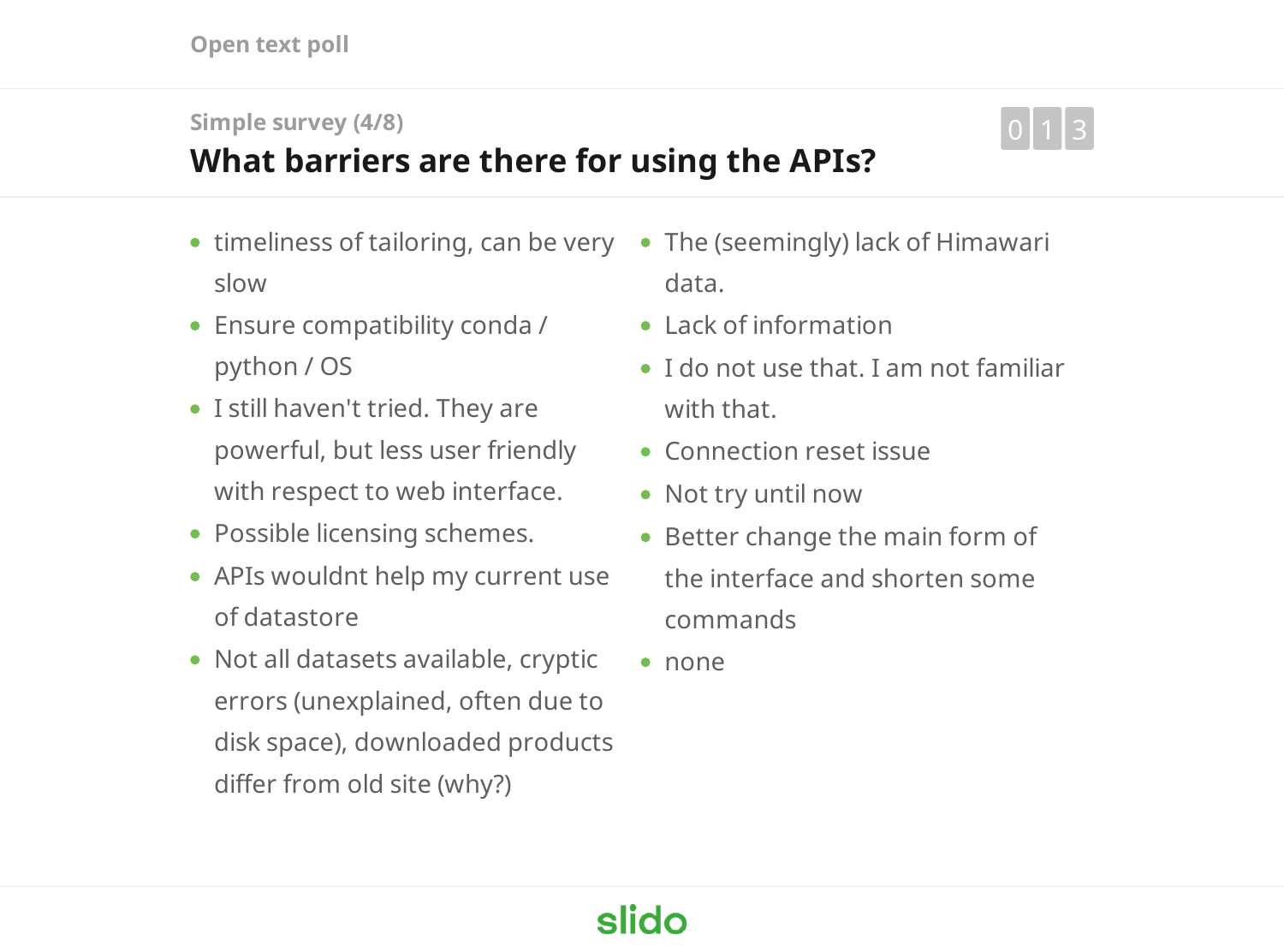**Open text poll**

**Simple survey (5/8)**

**What did you specifically enjoy or found useful in this session?**



- programmatic access to data (or subset of data)
- Presentation of Ben Loveday
- Demos!
- I enjoyed the python demo by Ben.
- Thanks for the explanation on how to use the tailoring data.
- Learn new possibilities to access data

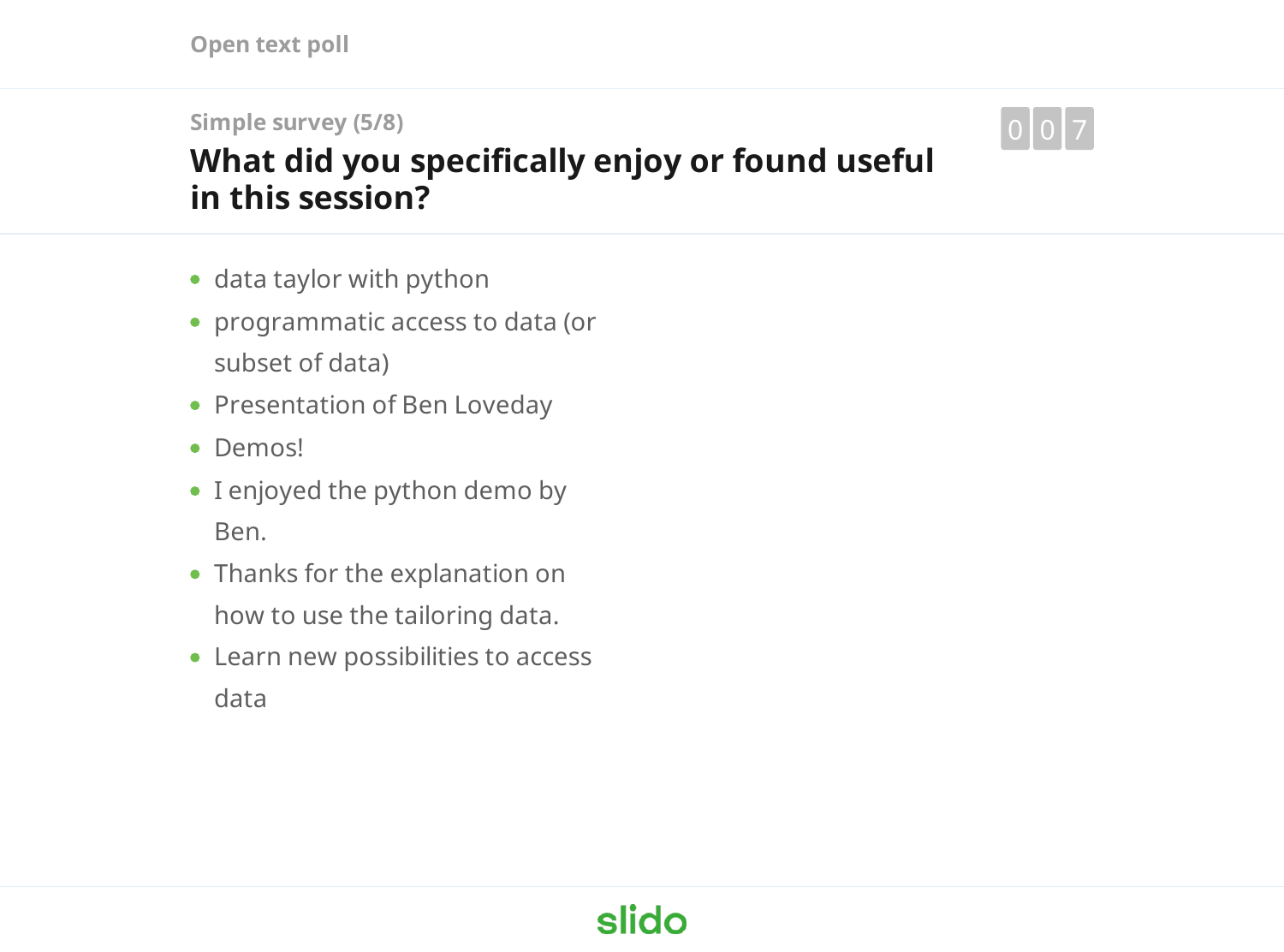**Open text poll**

#### **Simple survey (6/8)**

#### **What shall we do differently next time?**

0 0 4

- Access to documentation before the webinar (notebook, link to the documentation, link to the gitlab)
- No suggestion
- It's ok
- I would prefere that item is presented by developers, specialists, who created the software, GUI, API.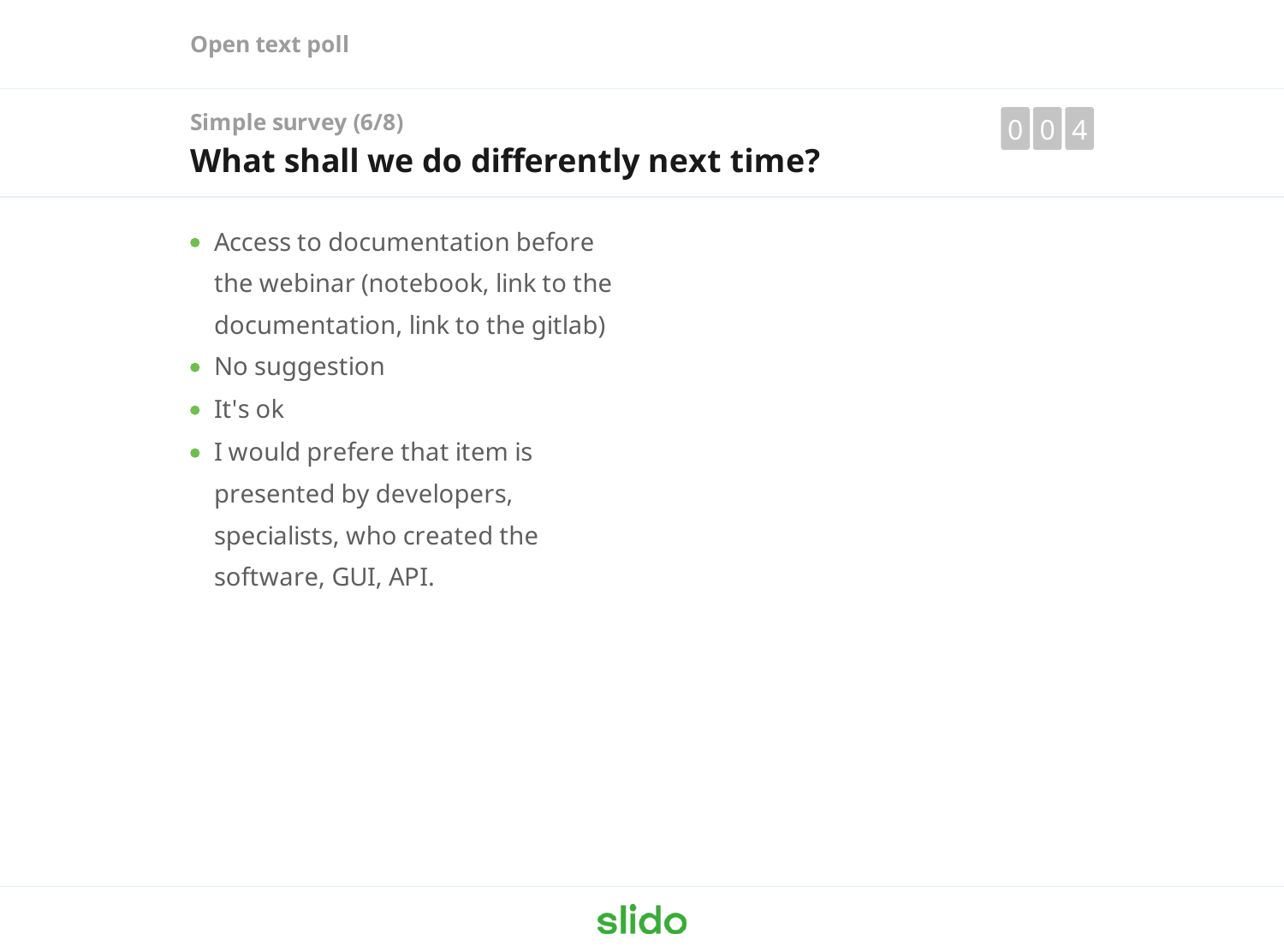**Rating poll**

**Simple survey (7/8) Would you recommend this to a colleague/friend?**



 $\boxed{0}$  1  $\boxed{8}$